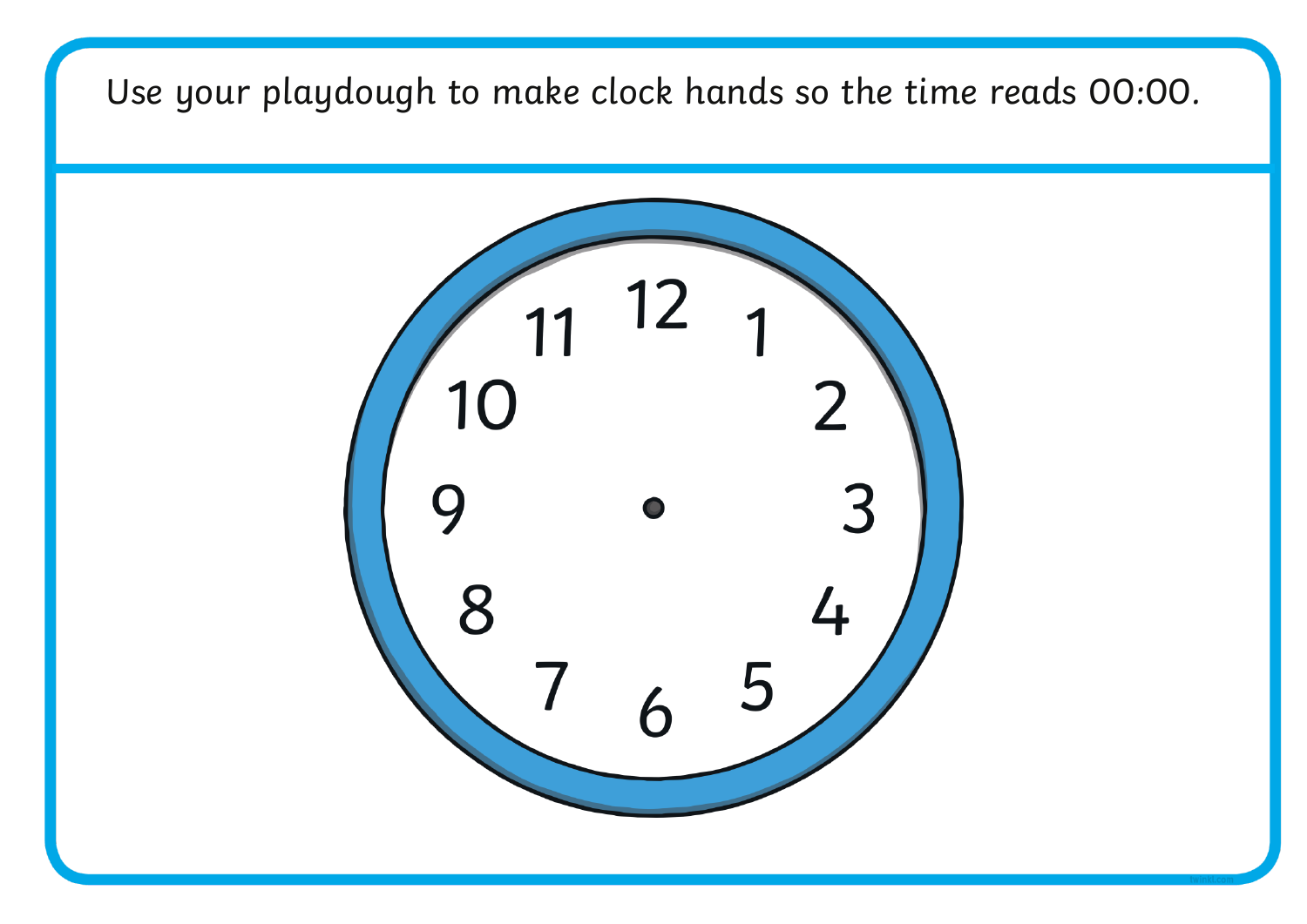Use your playdough to make clock hands so the time reads 1:00.

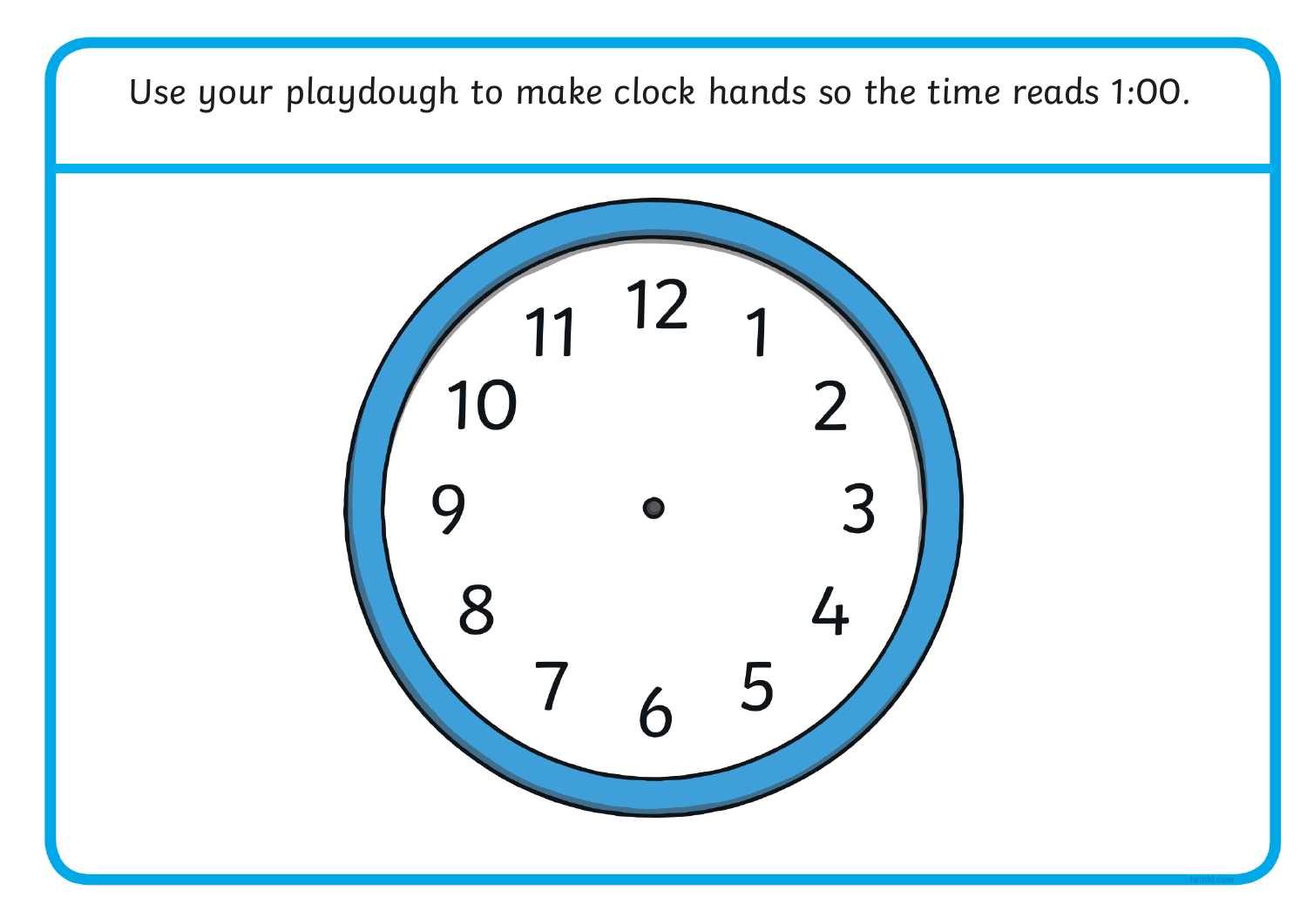Use your playdough to make clock hands so the time reads 02:00.

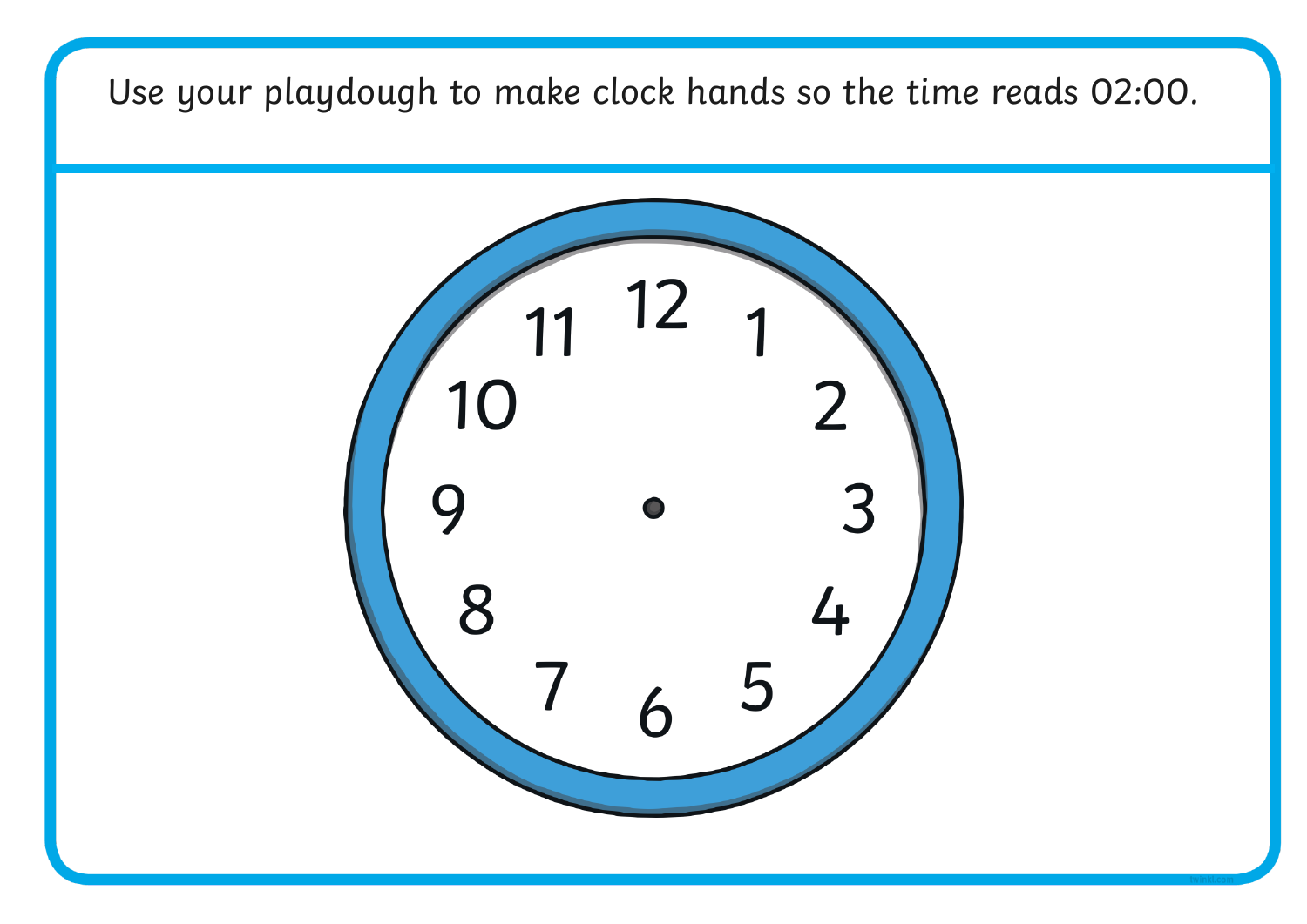Use your playdough to make clock hands so the time reads 03:00.

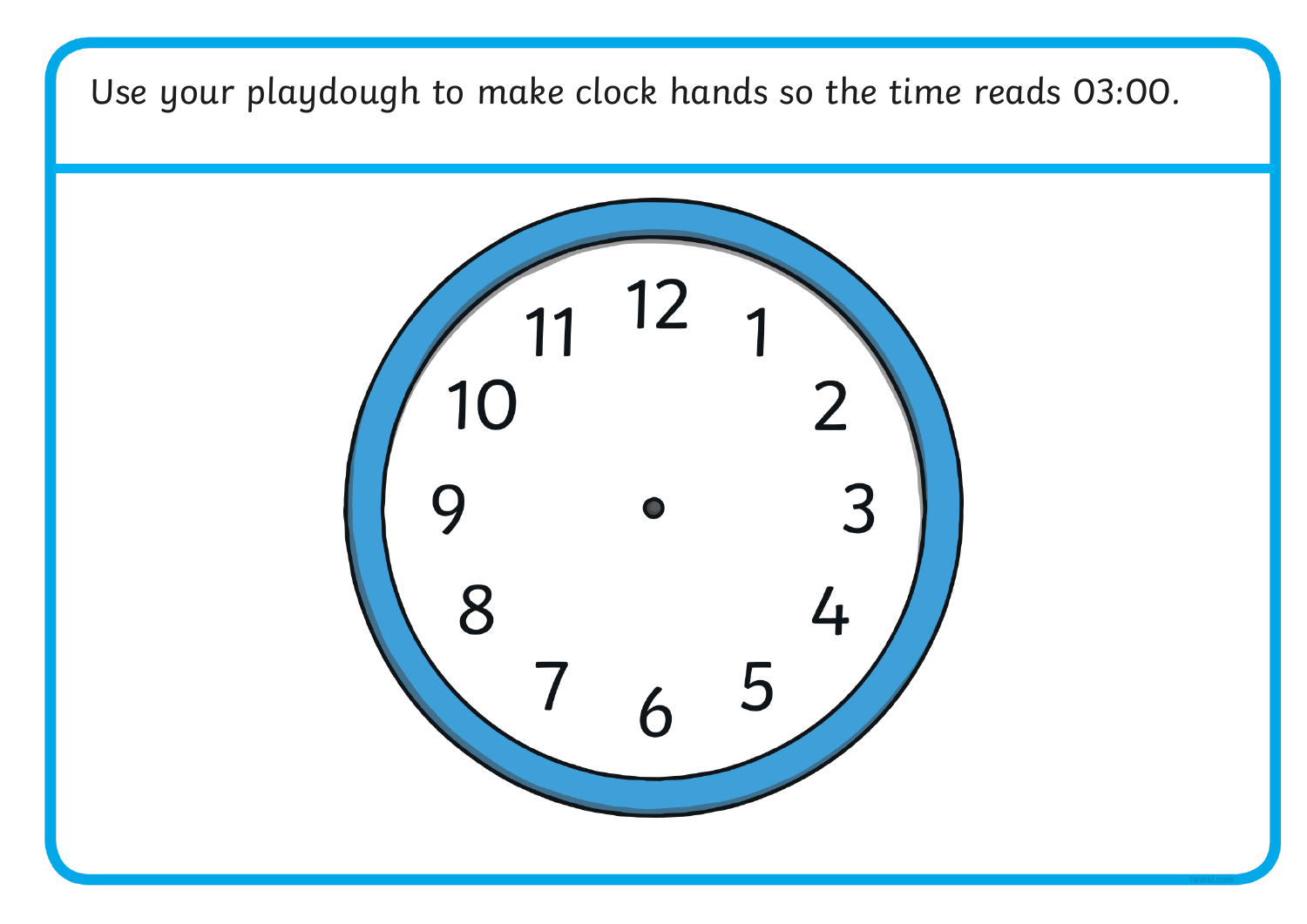Use your playdough to make clock hands so the time reads 04:00.

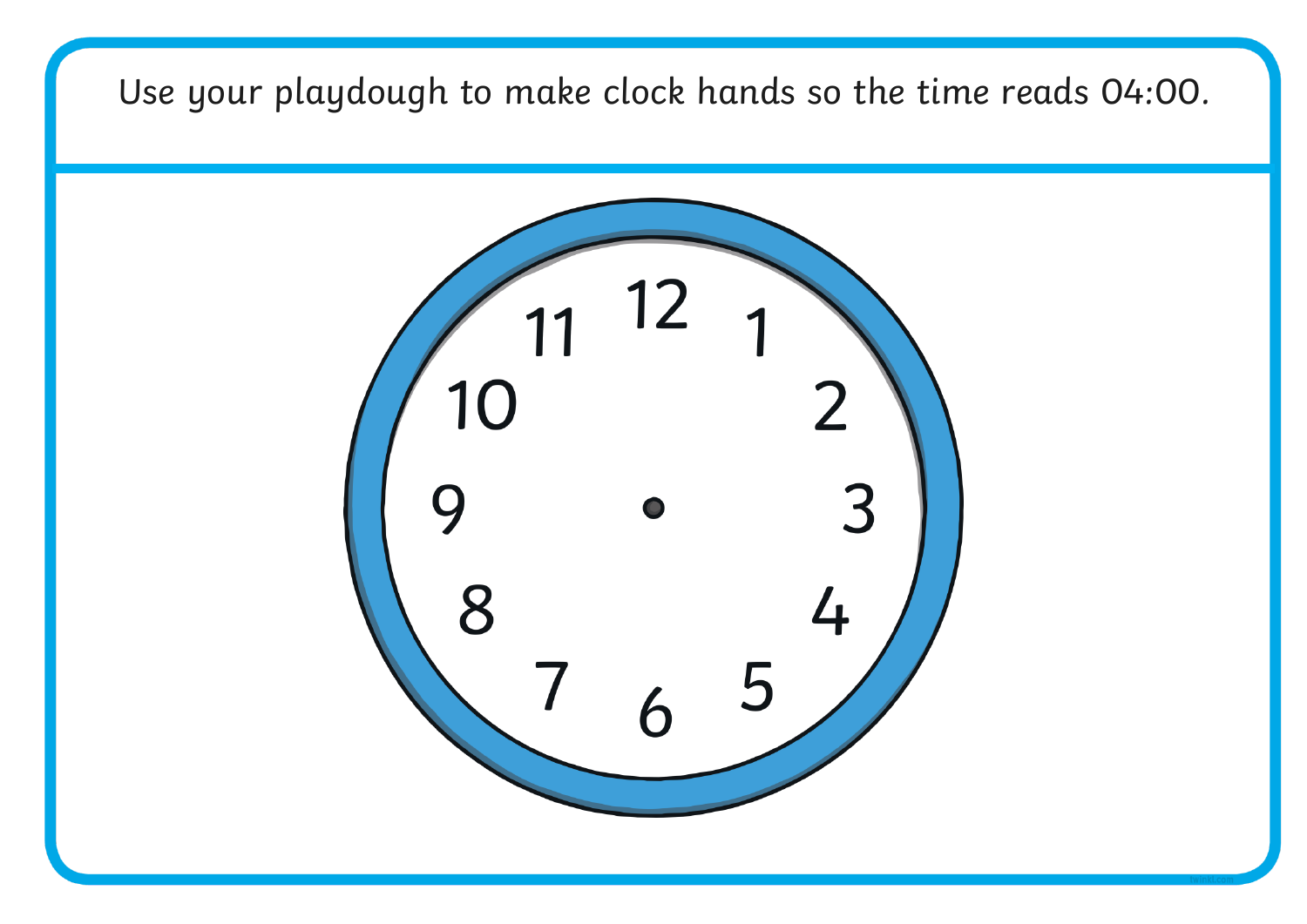Use your playdough to make clock hands so the time reads 05:00.

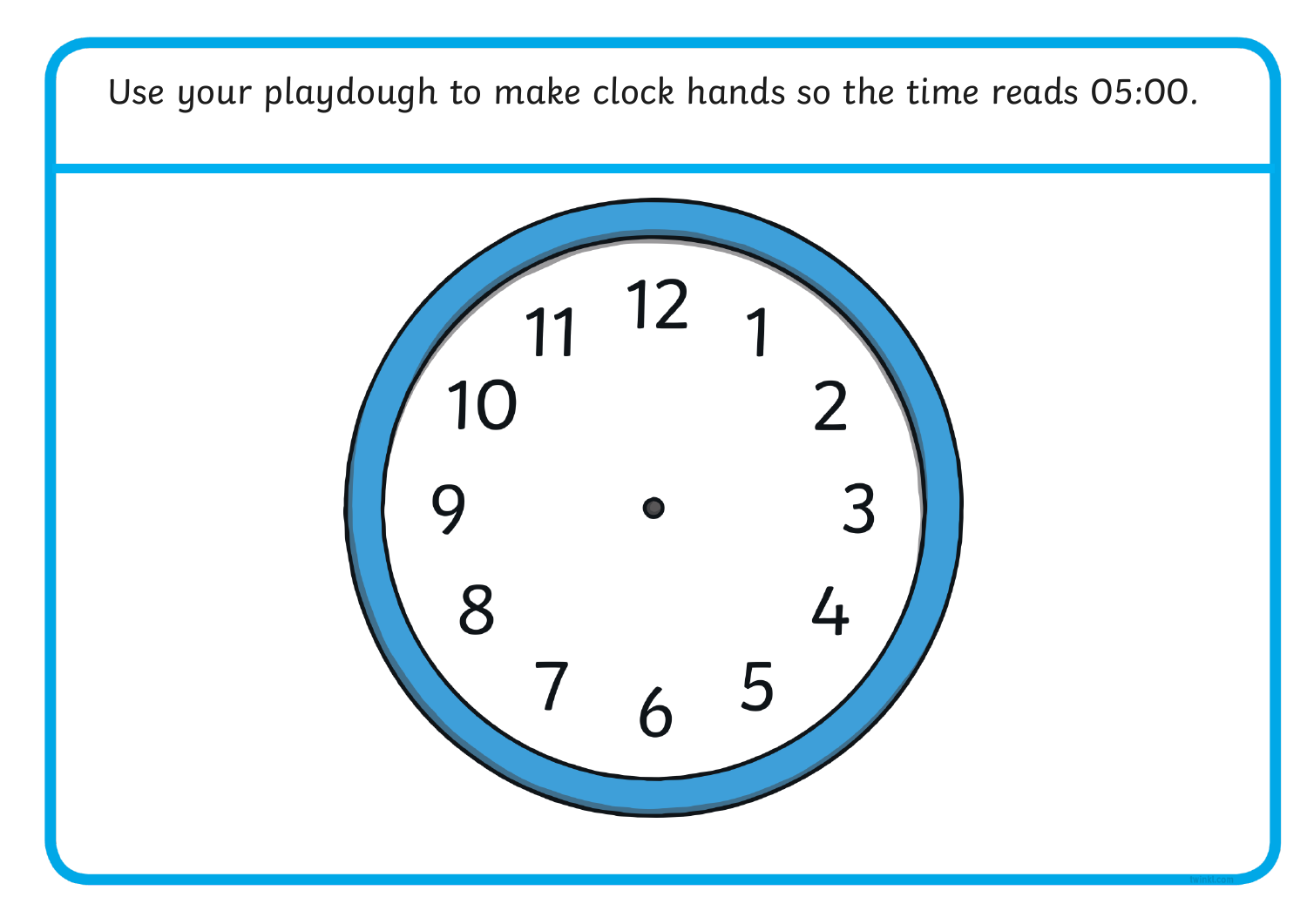Use your playdough to make clock hands so the time reads 06:00.

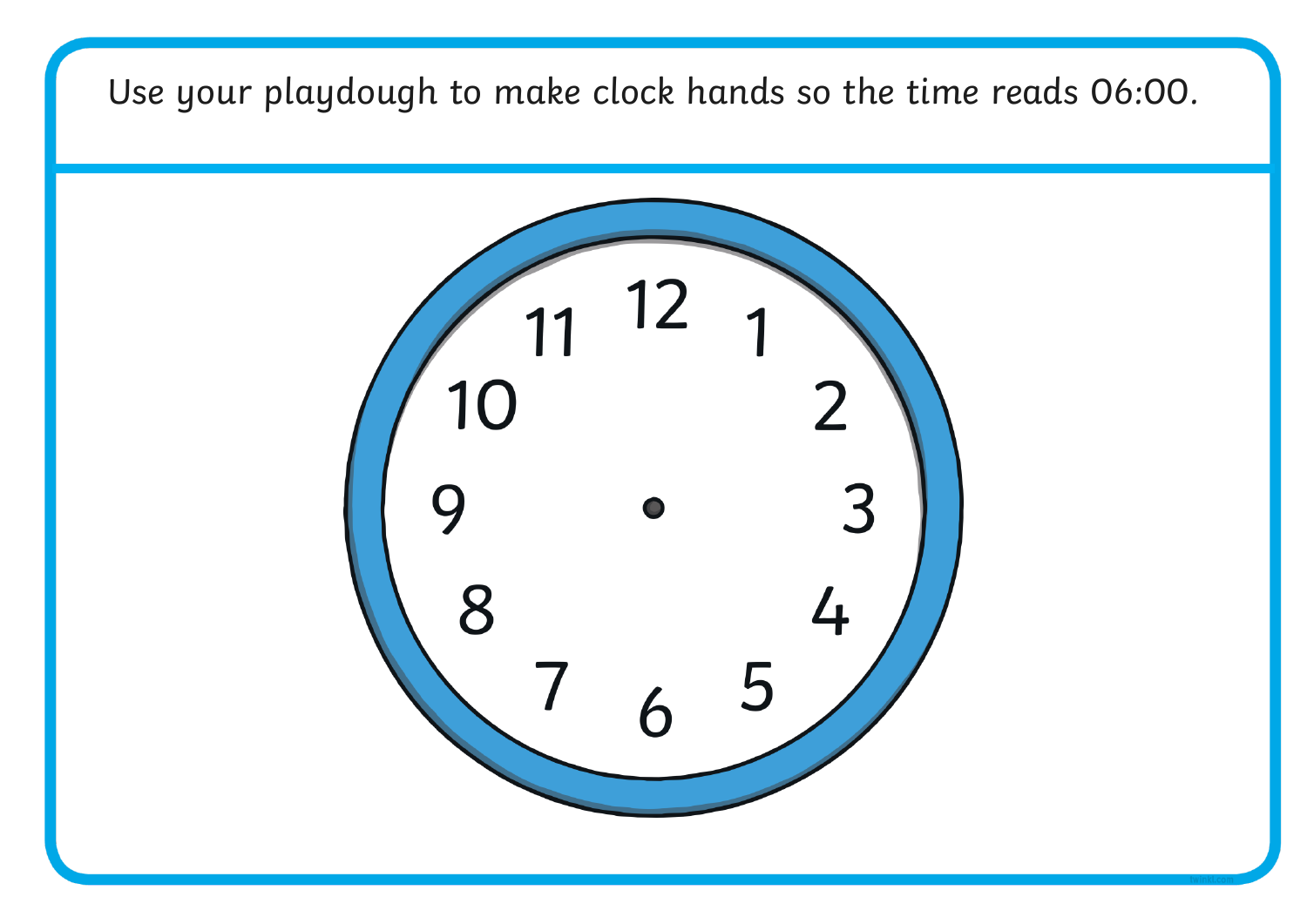Use your playdough to make clock hands so the time reads 07:00.

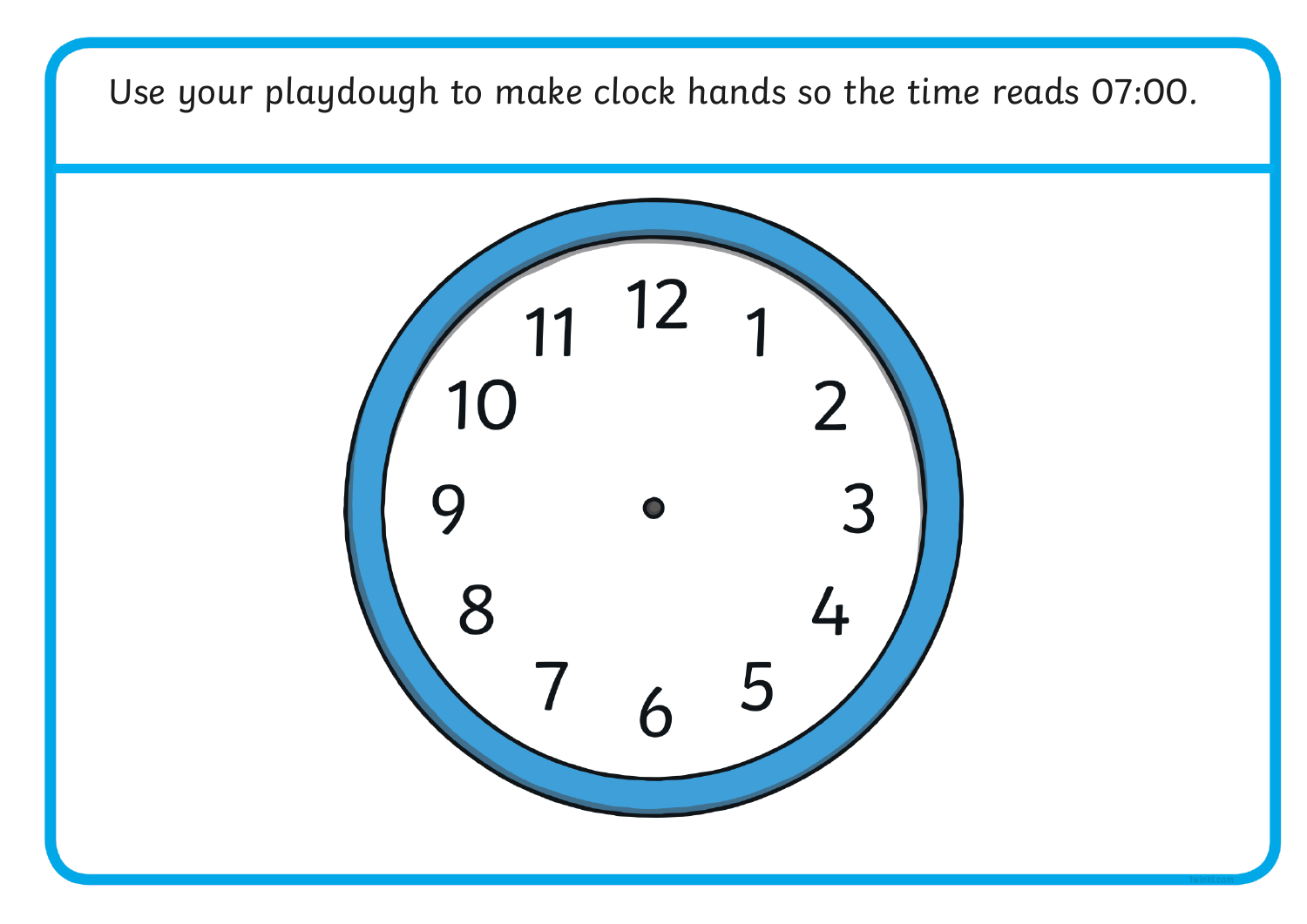Use your playdough to make clock hands so the time reads 08:00.

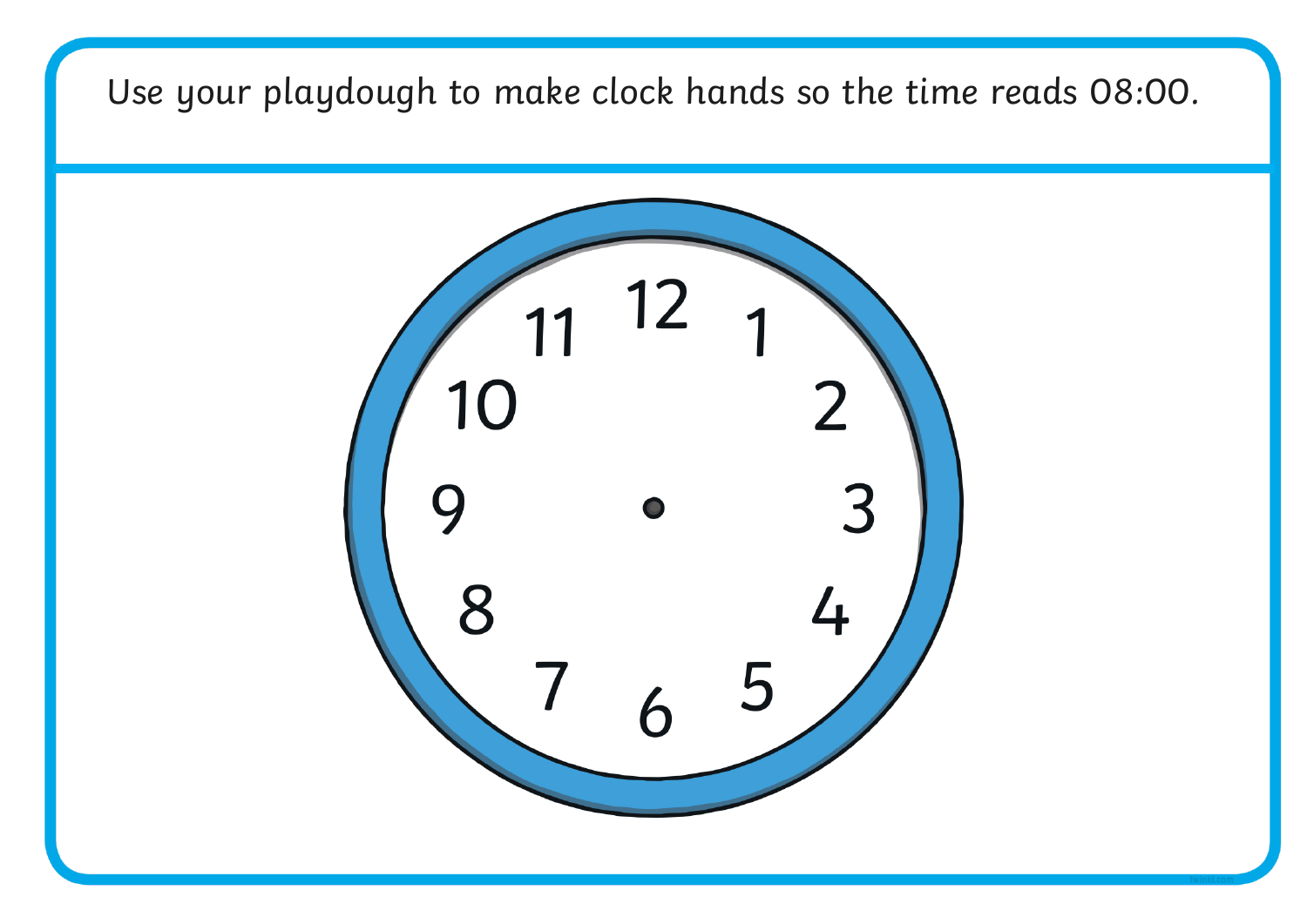Use your playdough to make clock hands so the time reads 09:00.

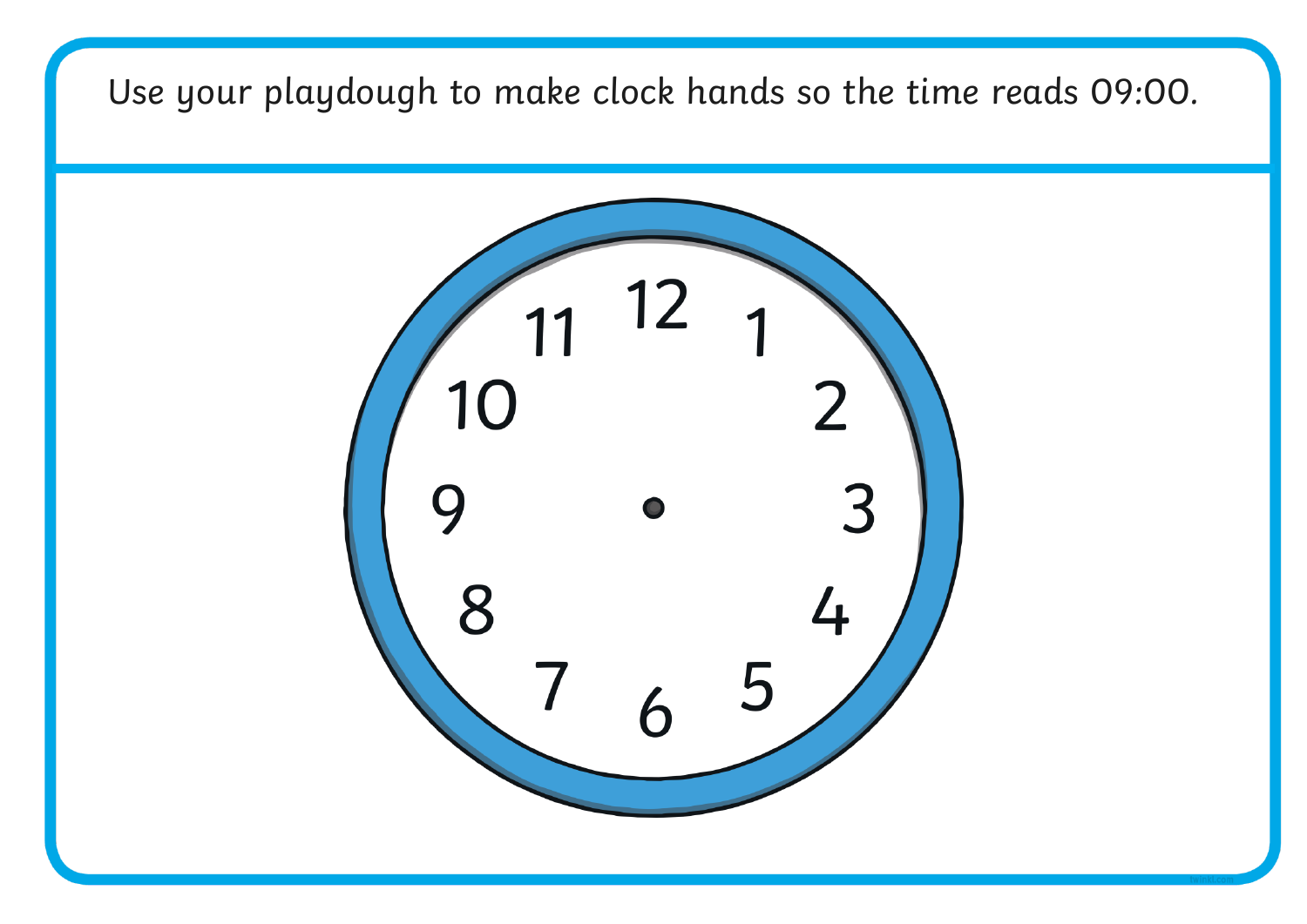Use your playdough to make clock hands so the time reads 10:00.

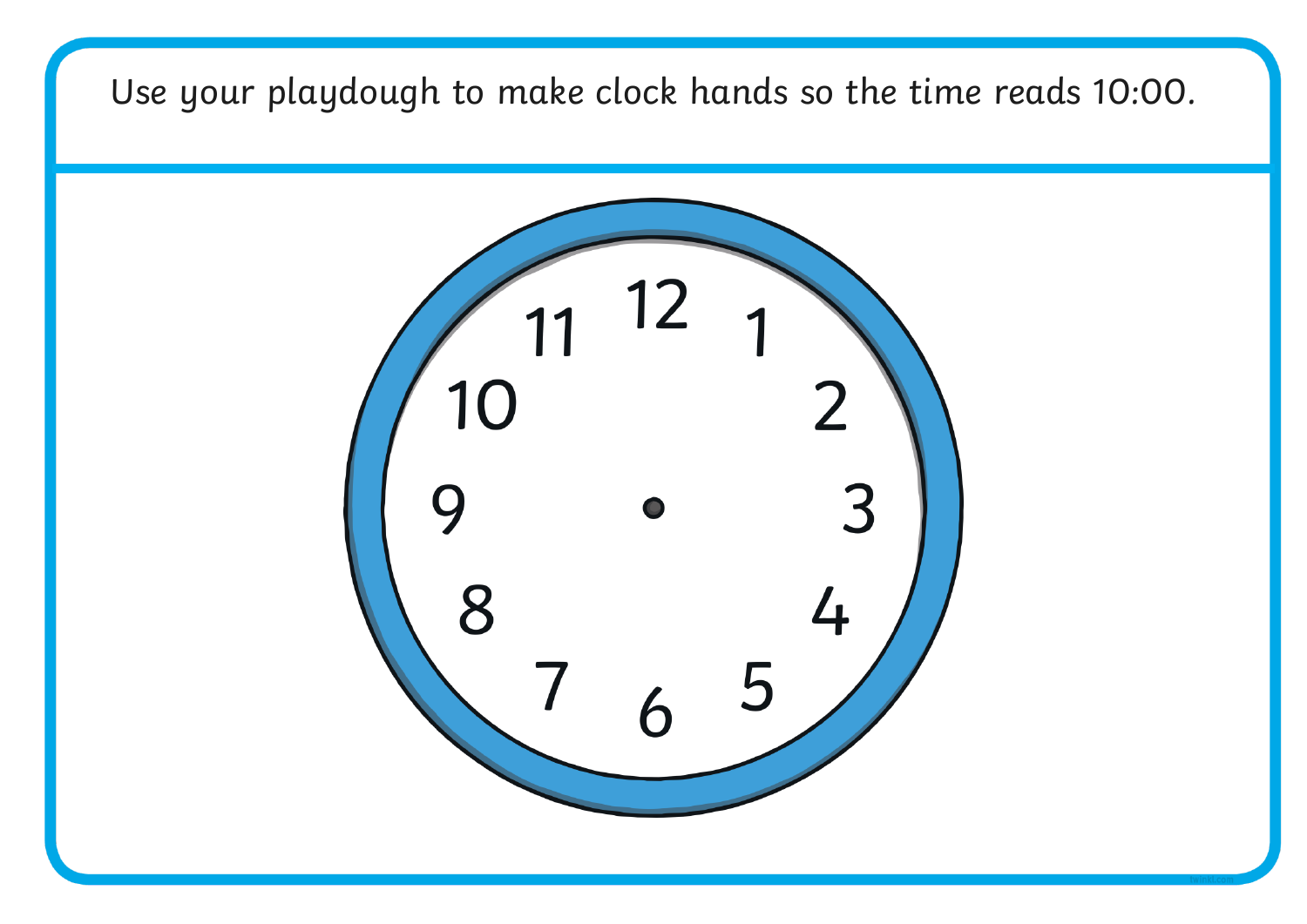Use your playdough to make clock hands so the time reads 11:00.

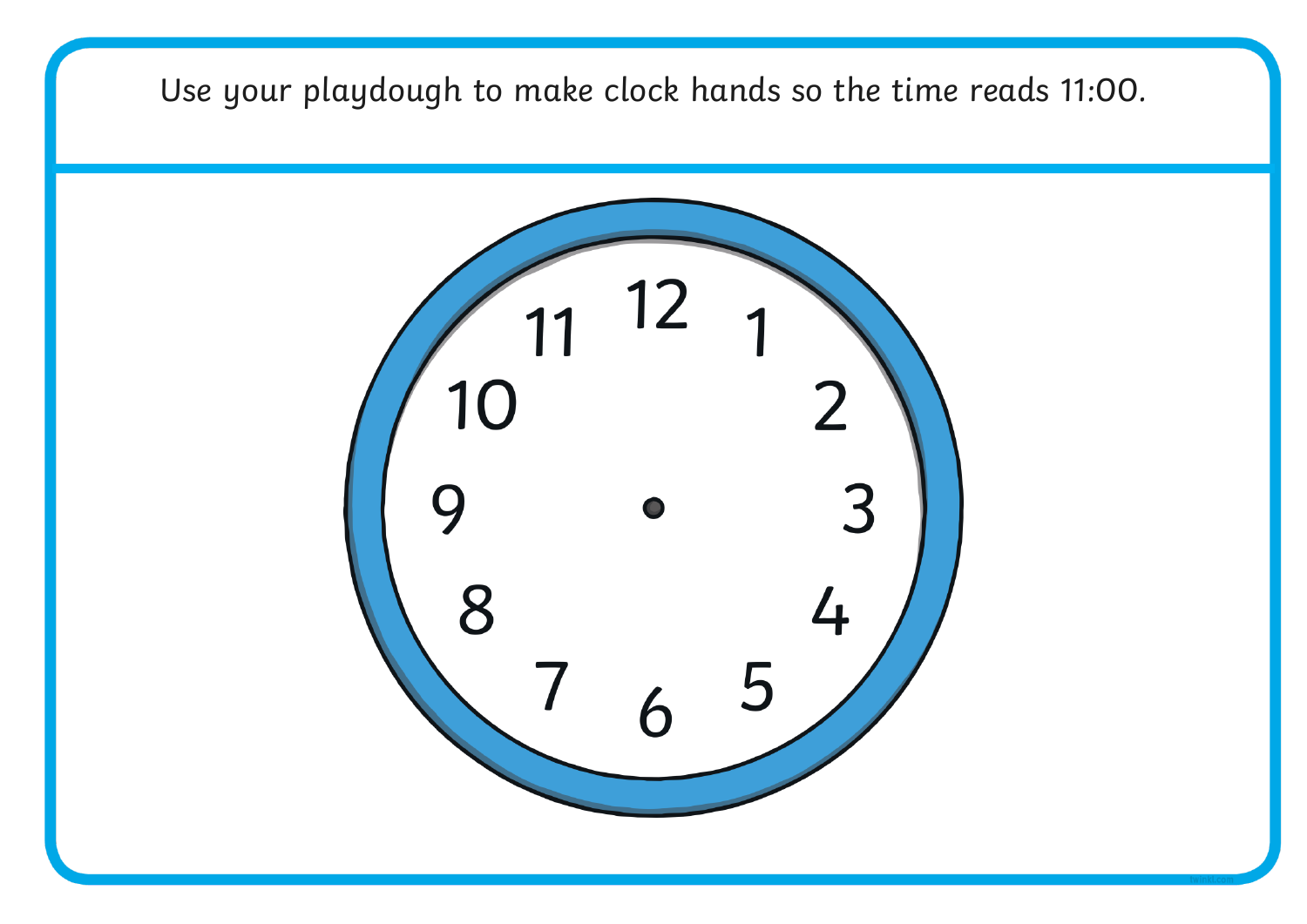Use your playdough to make clock hands so the time reads 12:30.

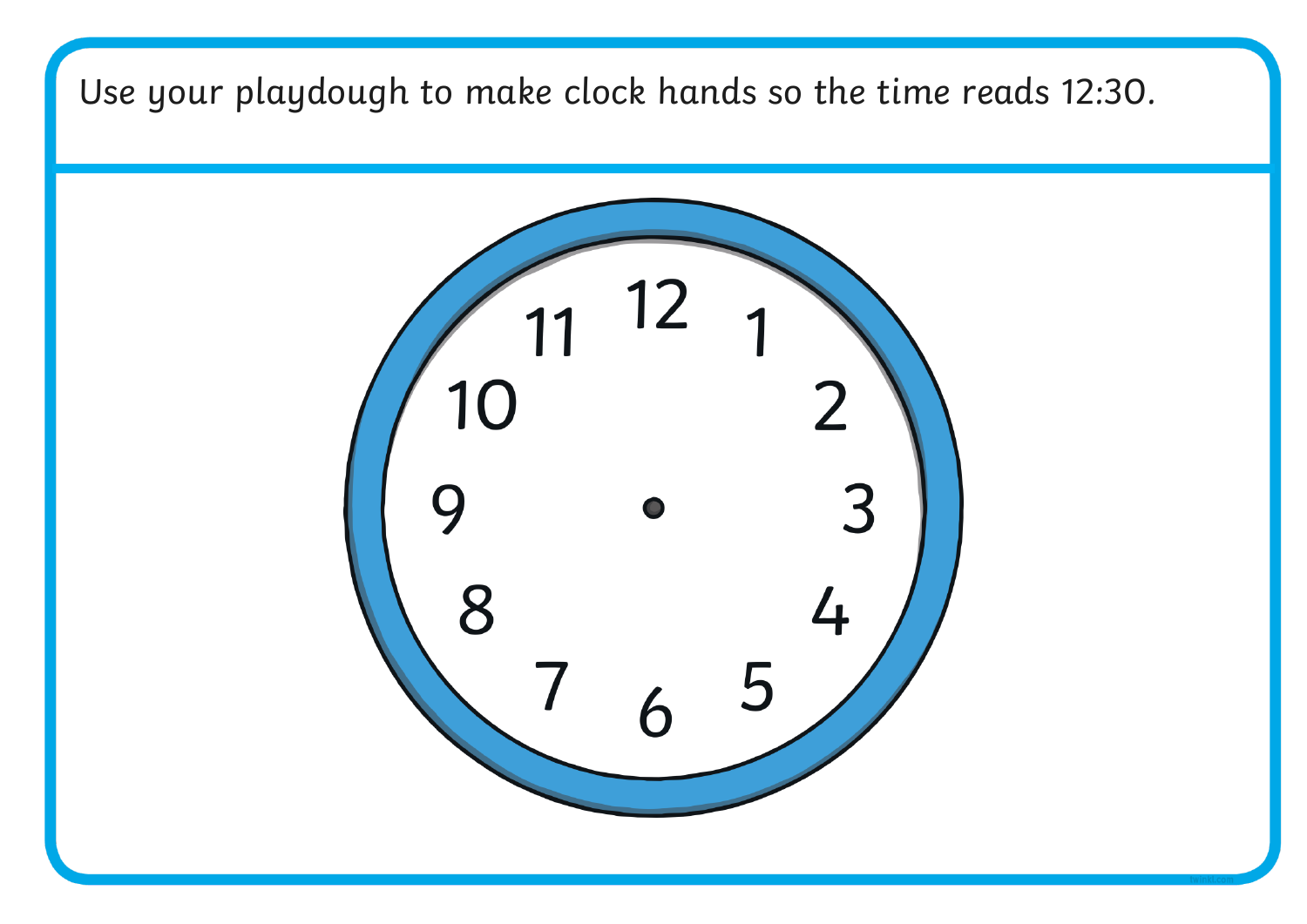Use your playdough to make clock hands so the time reads 1:30.

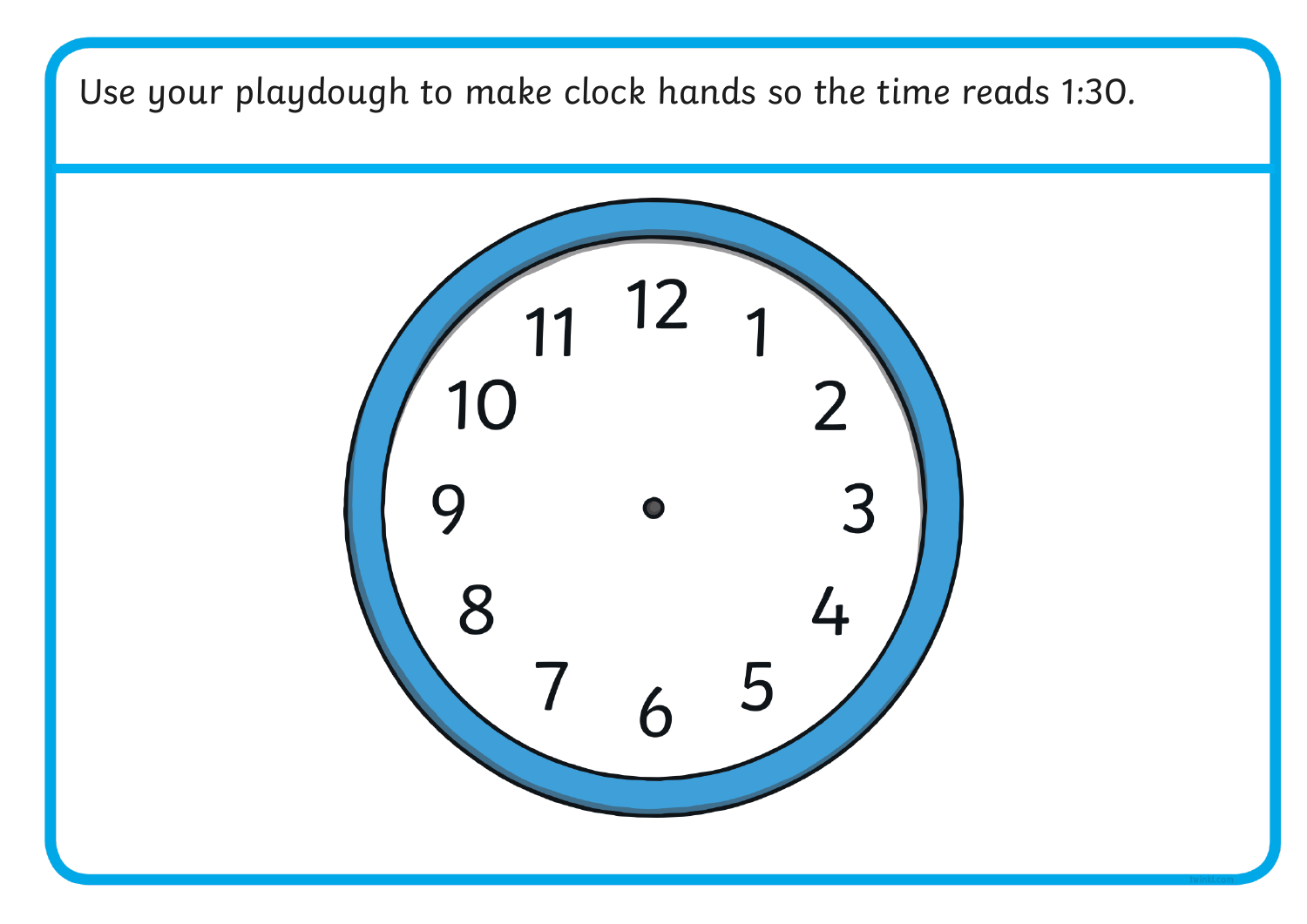Use your playdough to make clock hands so the time reads 2:30.

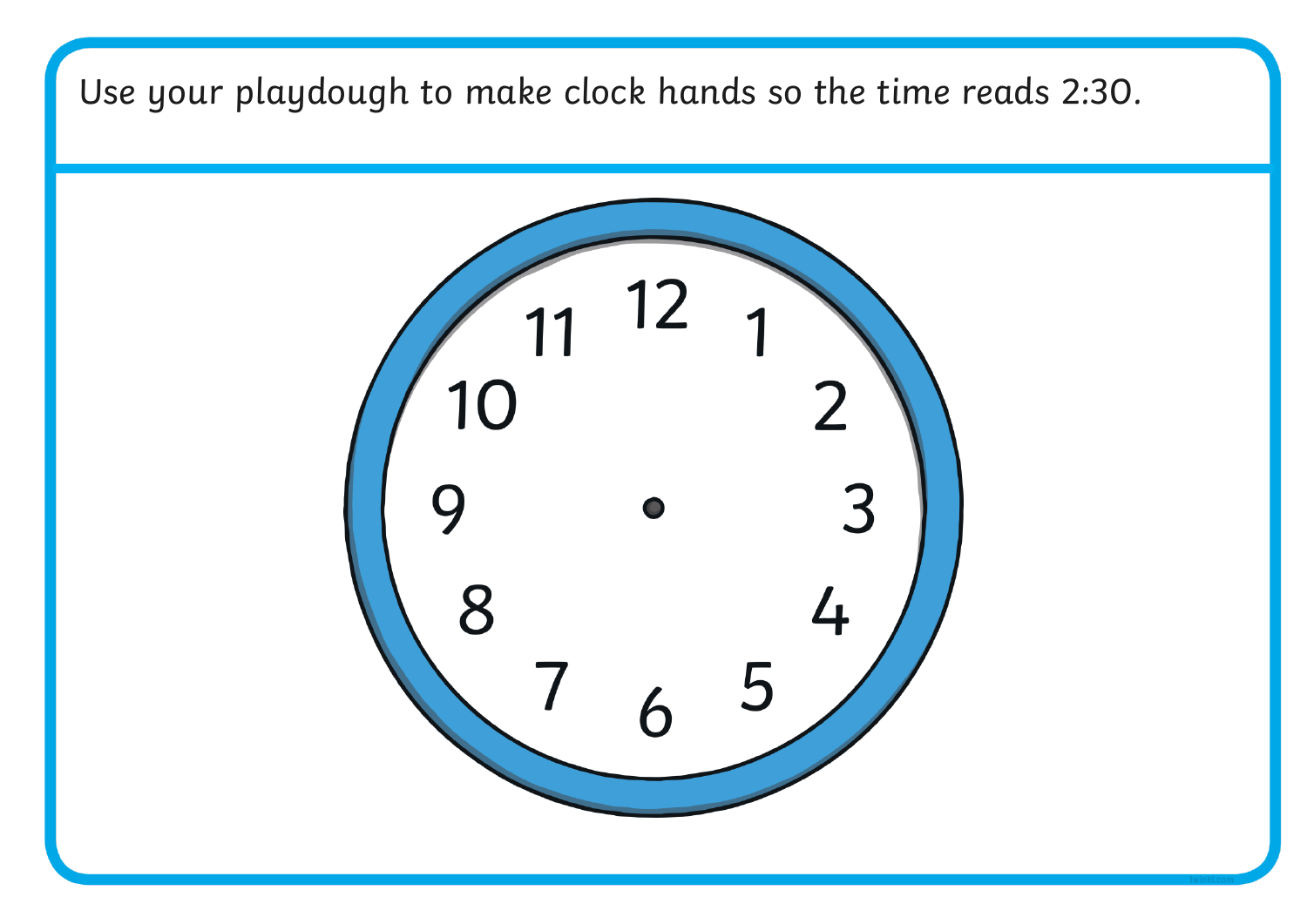Use your playdough to make clock hands so the time reads 3:30.

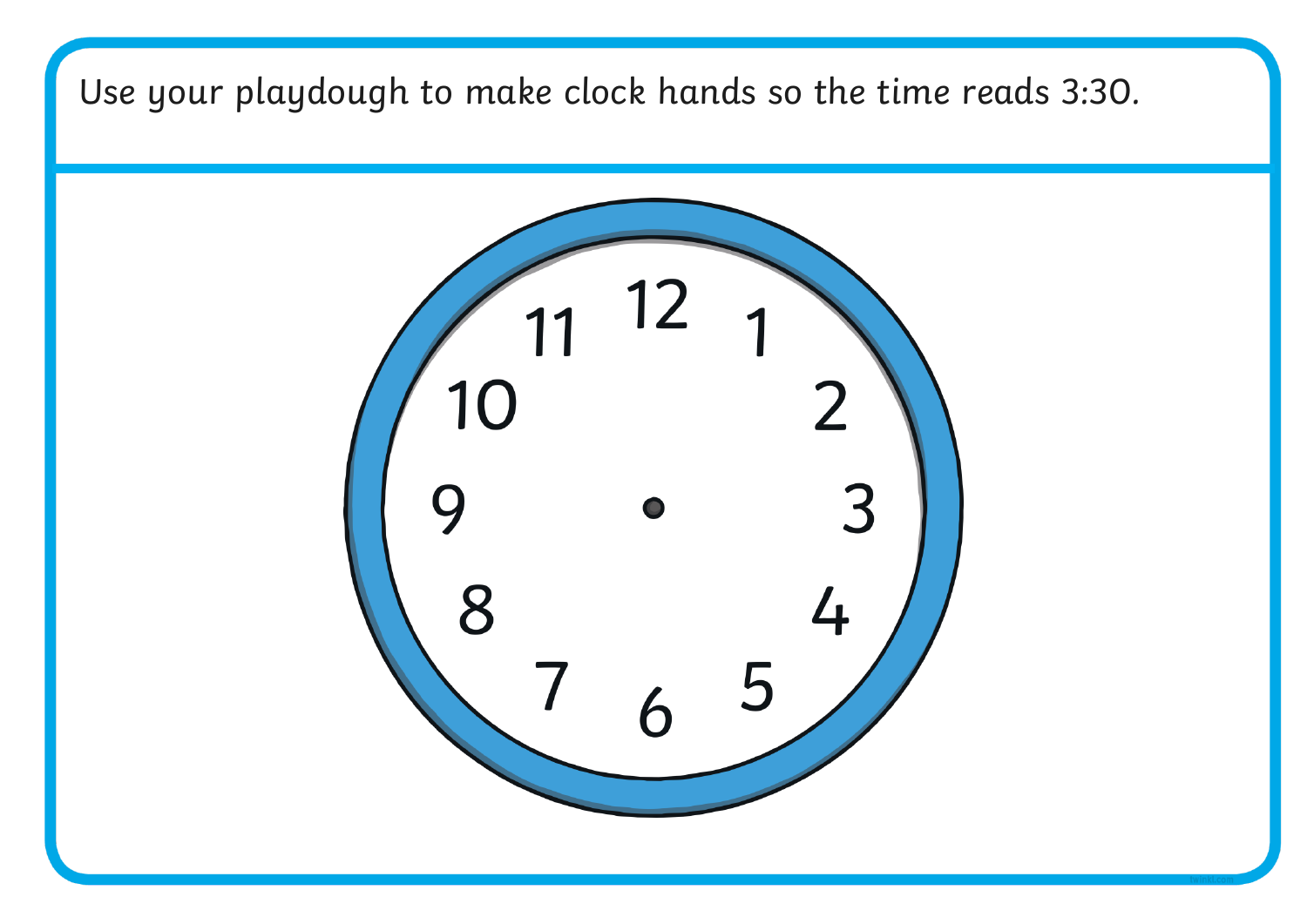Use your playdough to make clock hands so the time reads 4:30.

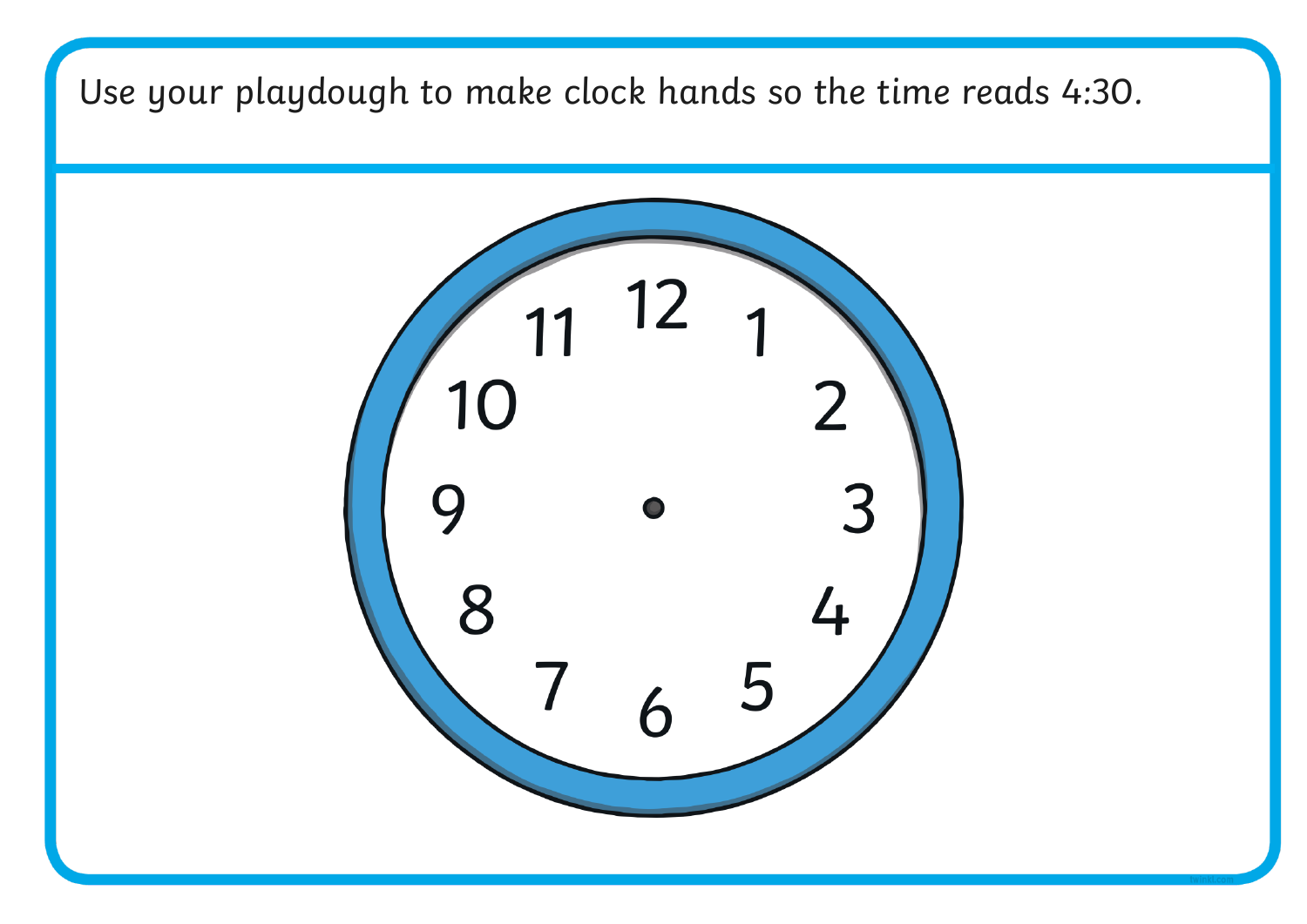Use your playdough to make clock hands so the time reads 5:30.

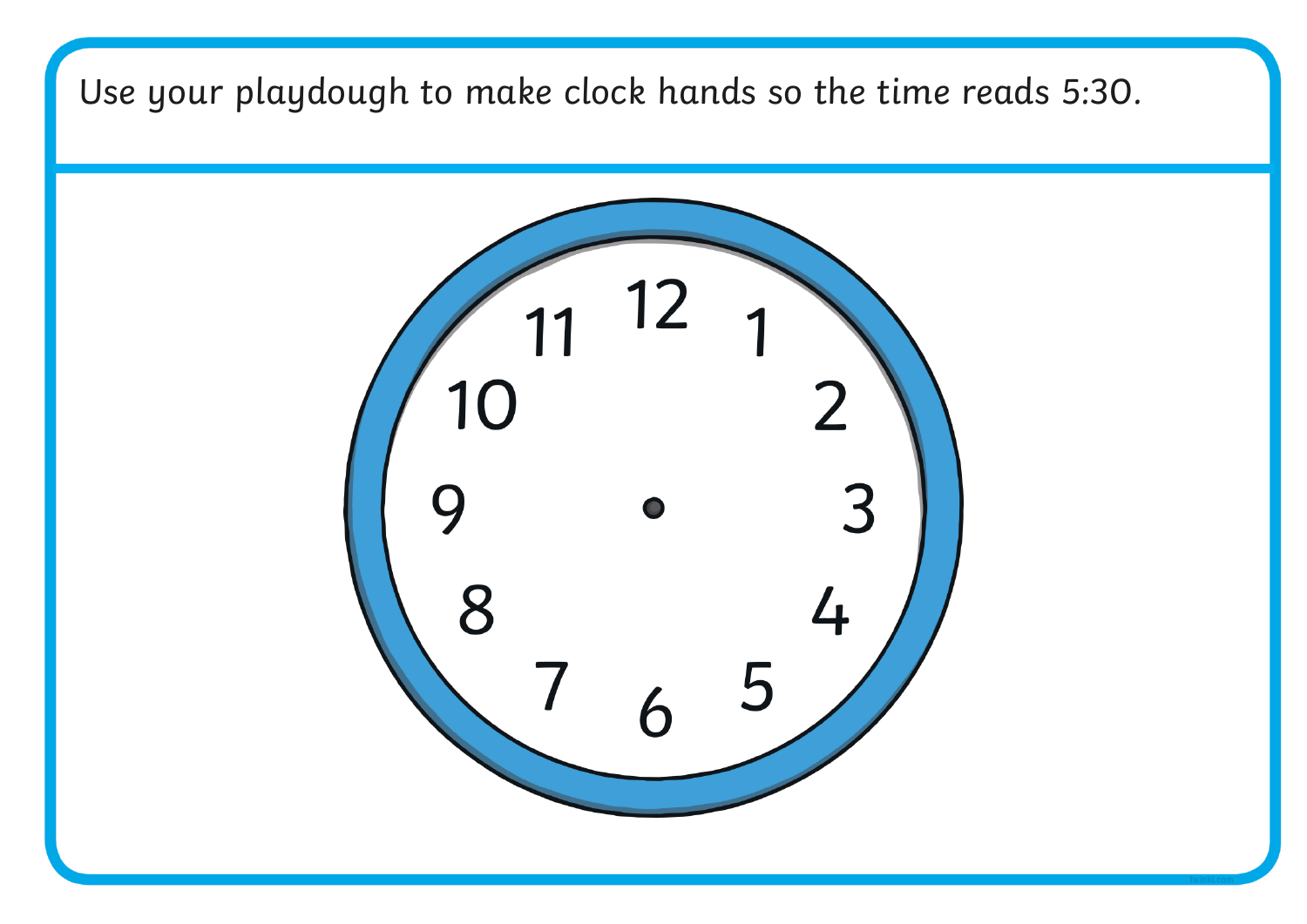Use your playdough to make clock hands so the time reads 6:30.

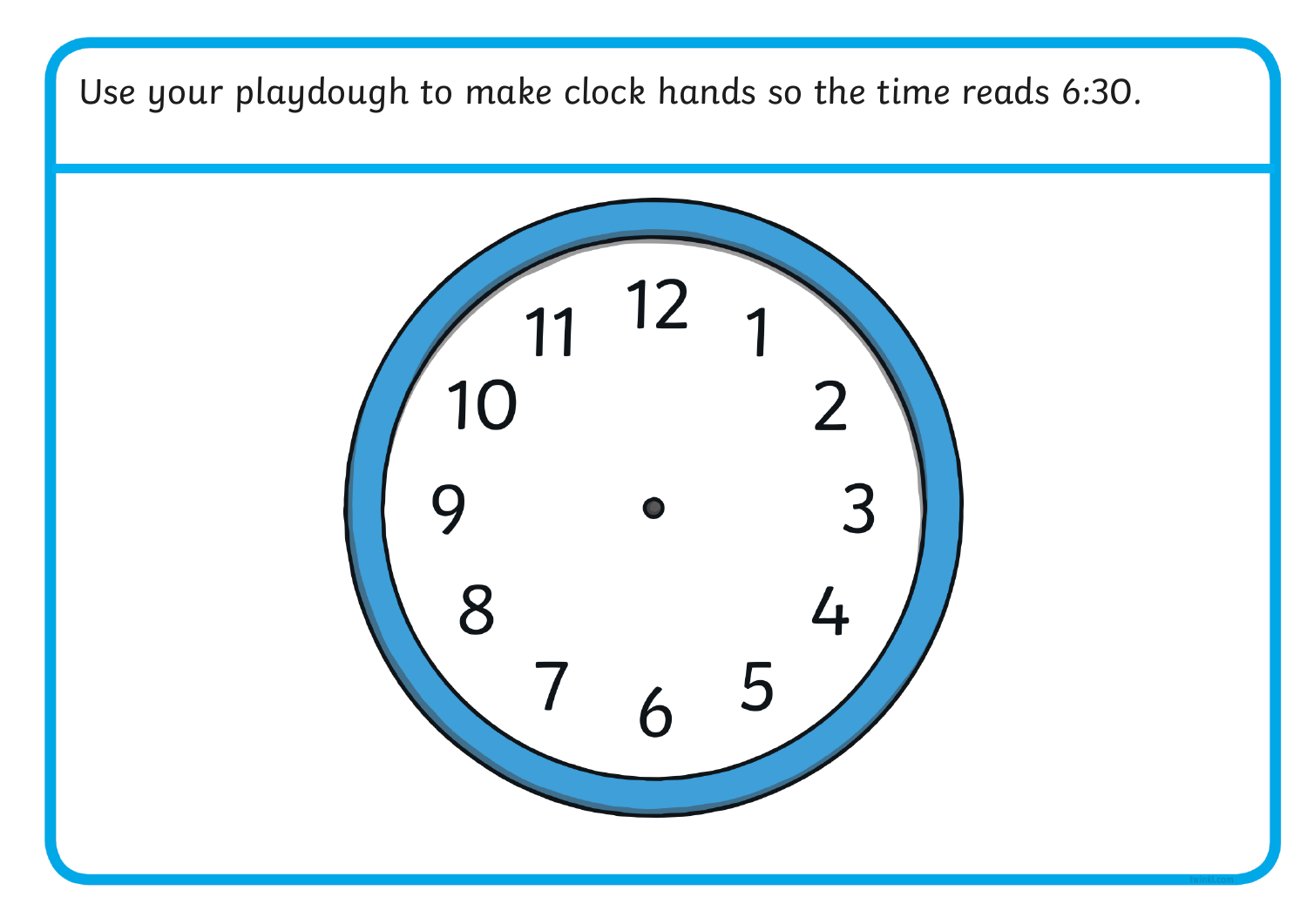Use your playdough to make clock hands so the time reads 7:30.

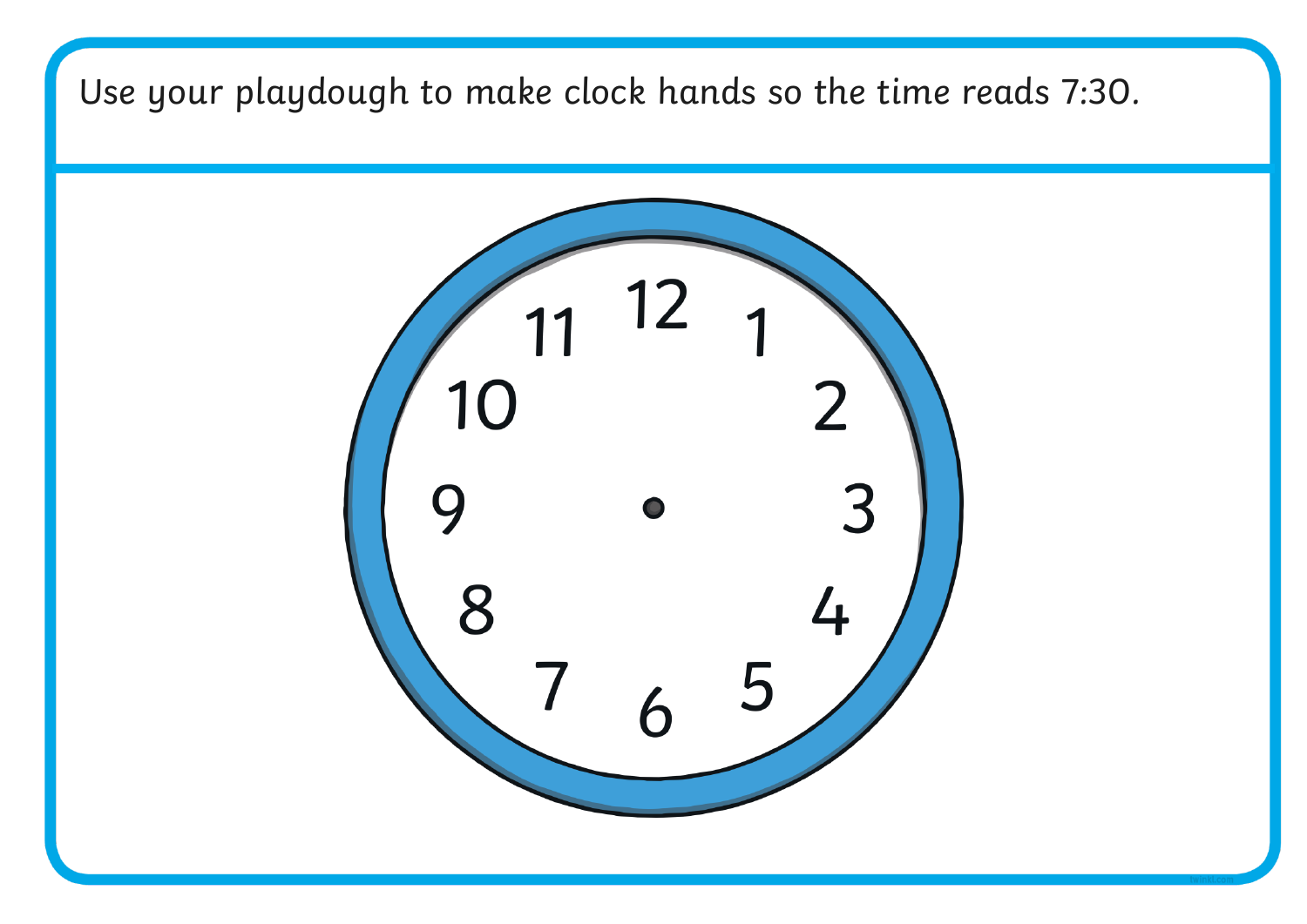Use your playdough to make clock hands so the time reads 8:30.

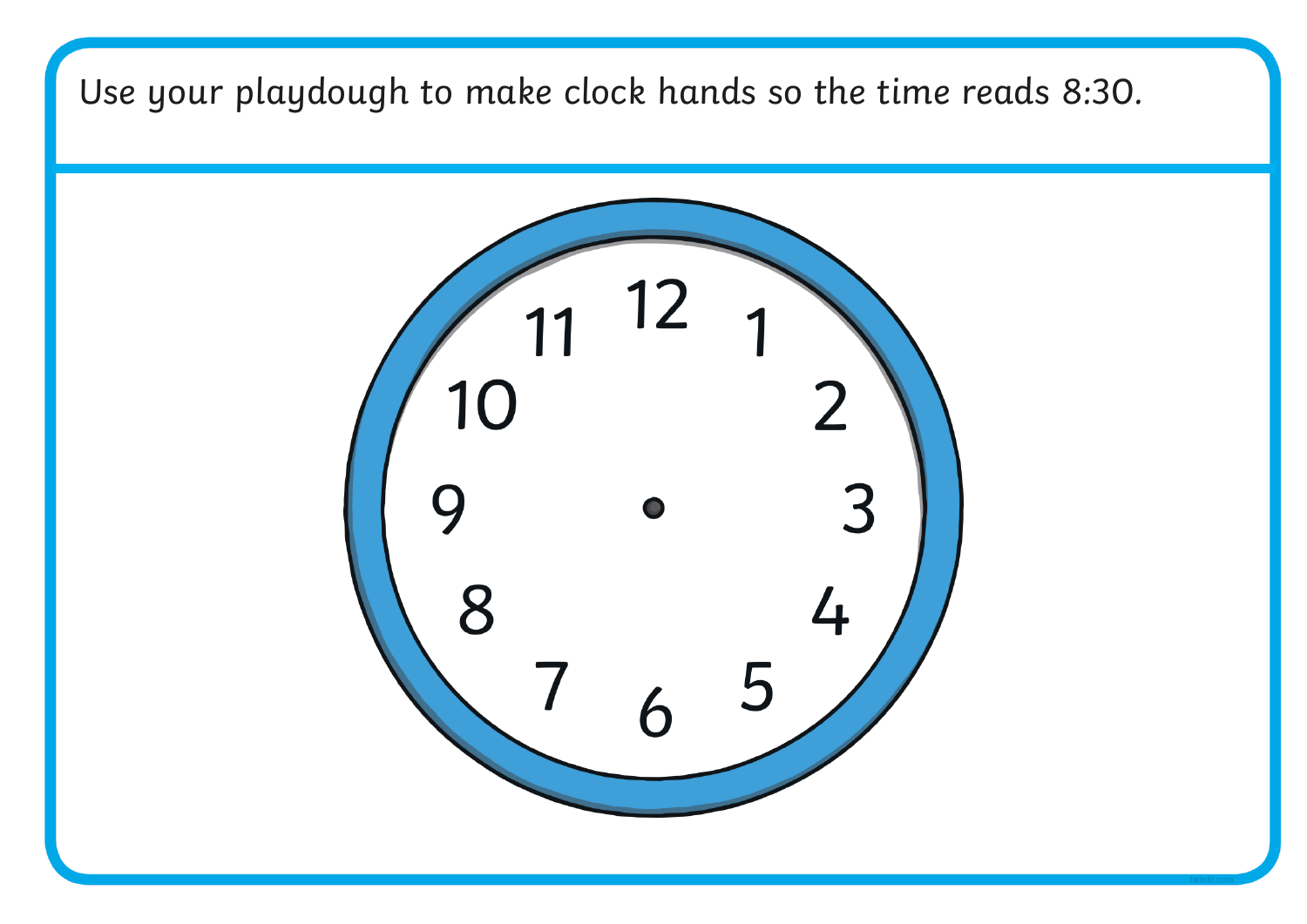Use your playdough to make clock hands so the time reads 9:30.

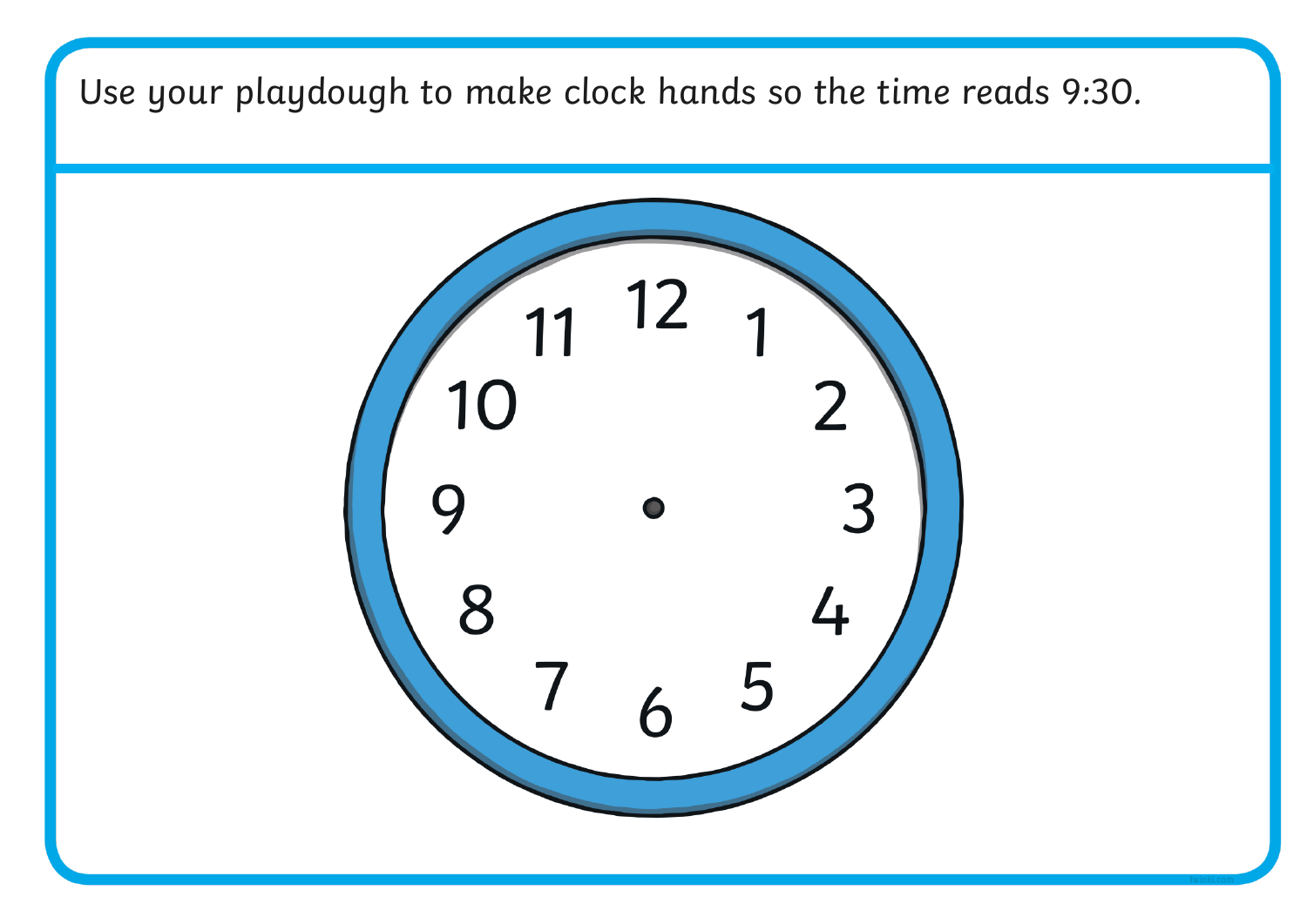Use your playdough to make clock hands so the time reads 10:30.